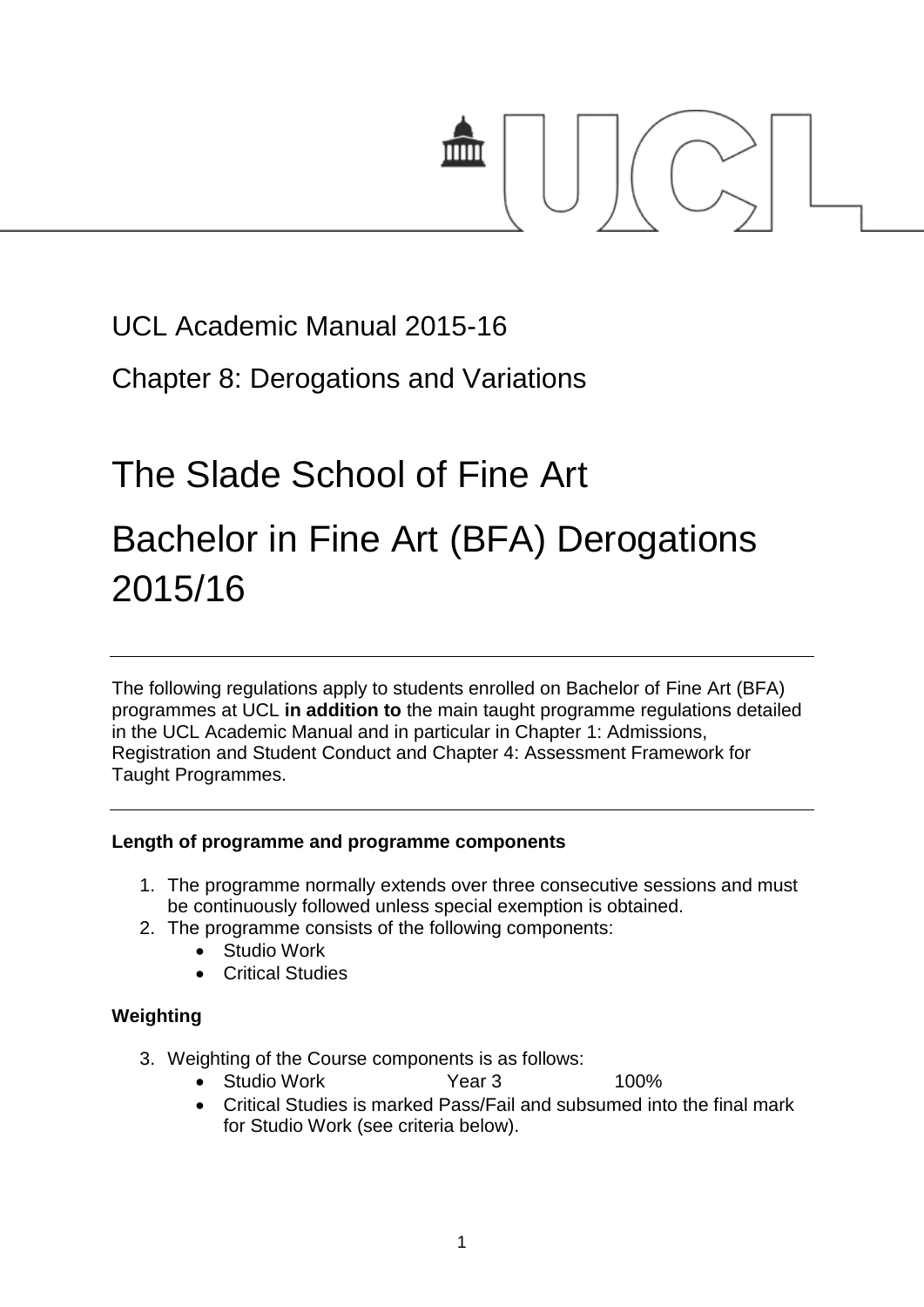#### **Progression**

4. In order to progress from the first to the second year and the second to the third year, students must have achieved a satisfactory level in both the end of year Studio assessment and the Critical Studies. Satisfactory level means satisfactory attendance and an overall pass in coursework assignments and in each assessed component.

#### **Referral and Reassessment**

- 5. Standard UCL regulations re referral and reassessment will apply.
- 6. Any student who fails the Critical Studies Assessment in years 1, 2 or 3 will be expected to make a further presentation in the first week of the summer term (week 24).

#### **Final Examination**

| 7. Class Boundaries: | <b>Literal Grade Equivalent</b> |
|----------------------|---------------------------------|
|----------------------|---------------------------------|

|     | First 70 and above | А |
|-----|--------------------|---|
| 2.1 | 60-69              | R |
|     | 2.2 50-59          | C |
| 3   | 40-49              | D |
|     | Fail 39 and below  |   |

#### **Final Examination and Procedure:**

8. Students in the final year of the course make a presentation of studio work (normally an exhibition or screening). Students are given adequate time (normally four days) to complete their presentation; the Internal Assessments, including Subject Marking and Internal Moderation, take place during the following week. Internal vivas may be requested by the Moderating team where further clarification is required. External Examiners view the Degree Presentations. Marks from the Internal Board are passed to the External Examiners that day.

#### **Internal Board Membership:**

i. Slade Director (Chair), Director of Undergraduate Studies, Head of Subject Areas including History and Theory of Art; Slade Academic Manager (Secretary) and Slade Courses and Students Officer (Meeting Facilitator).

#### **Terms of reference:**

- ii. To agree internal marks for the Final Degree Presentations;
- iii. To make recommendations to the External Examiners and the Final Examination Board.